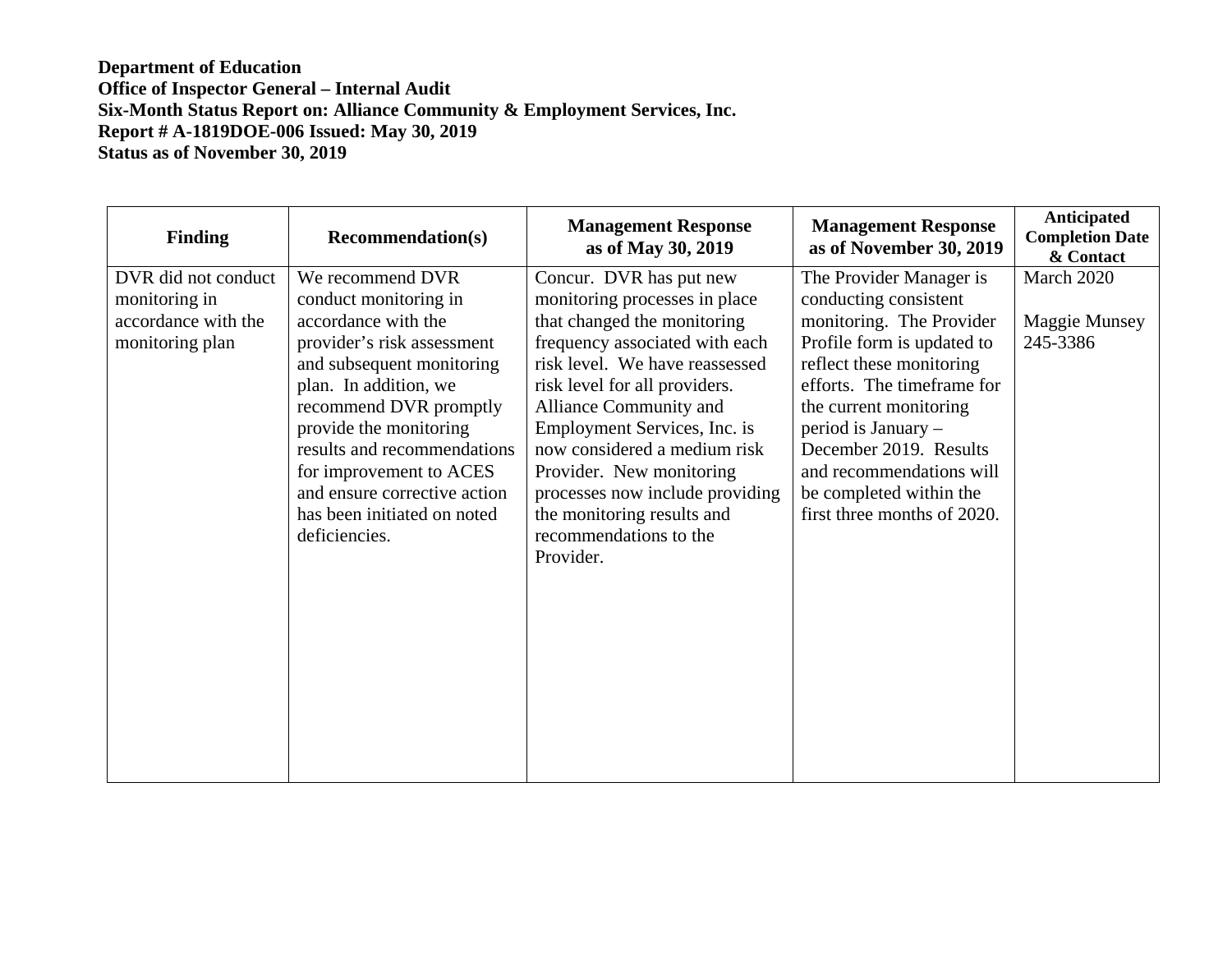| <b>Finding</b>         | <b>Recommendation(s)</b>       | <b>Management Response</b><br>as of May 30, 2019 | <b>Management Response</b><br>as of November 30, 2019 | <b>Anticipated</b><br><b>Completion Date</b><br>& Contact |
|------------------------|--------------------------------|--------------------------------------------------|-------------------------------------------------------|-----------------------------------------------------------|
| <b>ACES</b> placed     | We recommend DVR review        | Concur.<br>Current<br>system                     | RIMS changes are in                                   | March 2020                                                |
| customers in jobs that | <b>ACES</b> placement          | limitations restrict the Provider                | process that will that will                           |                                                           |
| did not match the      | benchmarks and ensure the      | Manager from confirming when                     | allow the system to update                            | Maggie Munsey                                             |
| customer's IPE goal,   | jobs obtained match the IPE    | an IPE amendment is signed off                   | a change to the IPE job                               | 245-3386                                                  |
| and DVR paid for the   | goal at the time of            | by the Customer or Customer's                    | goal after the Counselor                              |                                                           |
| placement              | placement. For any             | representative; and a qualified                  | has entered the amendment                             |                                                           |
| benchmarks.            | payments made for              | VR Counselor. DVR is working                     | signature date.                                       |                                                           |
|                        | placement benchmarks not       | to secure a new case management                  |                                                       |                                                           |
|                        | matching the IPE goal, we      | system, at which time better                     | Until this goes into effect,                          |                                                           |
|                        | recommend DVR consider         | reporting mechanisms can be put                  | DVR will continue to                                  |                                                           |
|                        | asking ACES for repayment.     | place<br>verify<br>in<br>to<br>this              | conduct random audits of                              |                                                           |
|                        | We additionally recommend      | information.                                     | IPE amendments during                                 |                                                           |
|                        | DVR include in their           |                                                  | monitoring efforts.                                   |                                                           |
|                        | monitoring efforts a review    | In the interim DVR will conduct                  |                                                       |                                                           |
|                        | of amendment dates             | random post audits of IPE                        |                                                       |                                                           |
|                        | compared to placement          | amendments to verify whether                     |                                                       |                                                           |
|                        | benchmark dates.               | placement occurred prior to IPE                  |                                                       |                                                           |
|                        |                                | The Bureau of<br>amendment.                      |                                                       |                                                           |
|                        | We recommend DVR ensure        | Vendor & Contracted Services                     |                                                       |                                                           |
|                        | counselors are appropriately   | (BVCS) will share the results of                 |                                                       |                                                           |
|                        | trained and instructed to only | these audits with Bureau of Field                |                                                       |                                                           |
|                        | approve NOAs in which the      | Services (BFS) management so                     |                                                       |                                                           |
|                        | job goals match the IPE goal   | that they may provide technical                  |                                                       |                                                           |
|                        | at the time of placement. In   | assistance to counseling staff.                  |                                                       |                                                           |
|                        | the event, the amendment       |                                                  |                                                       |                                                           |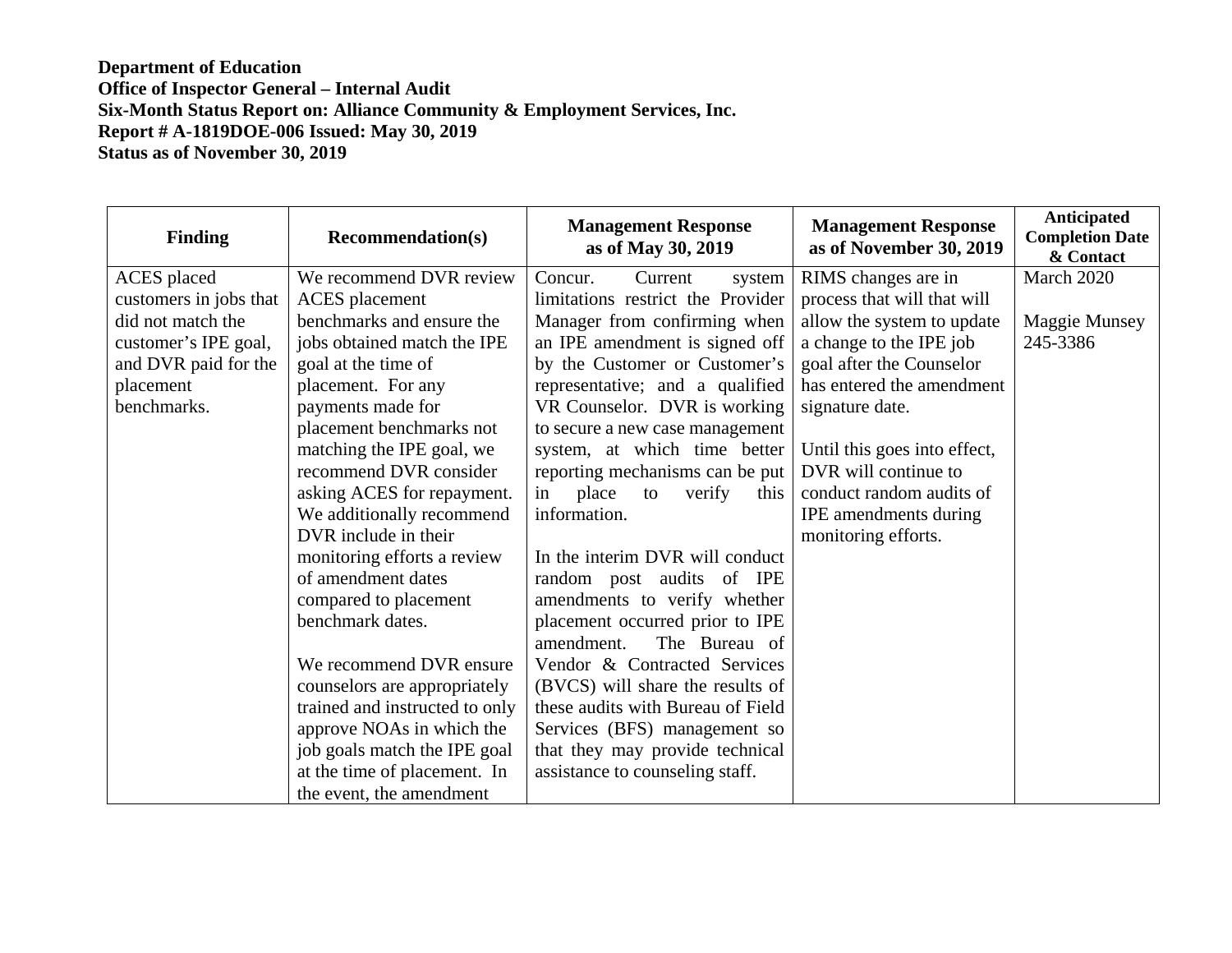| <b>Finding</b>                                                                                                                                                                                                                       | <b>Recommendation(s)</b>                                                                                                                                                                                                                                                                             | <b>Management Response</b><br>as of May 30, 2019                                                                                                                                                                                                                                                                                                                     | <b>Management Response</b><br>as of November 30, 2019 | Anticipated<br><b>Completion Date</b><br>& Contact |
|--------------------------------------------------------------------------------------------------------------------------------------------------------------------------------------------------------------------------------------|------------------------------------------------------------------------------------------------------------------------------------------------------------------------------------------------------------------------------------------------------------------------------------------------------|----------------------------------------------------------------------------------------------------------------------------------------------------------------------------------------------------------------------------------------------------------------------------------------------------------------------------------------------------------------------|-------------------------------------------------------|----------------------------------------------------|
|                                                                                                                                                                                                                                      | occurred after the placement,<br>the counselors should reject<br>the NOA.                                                                                                                                                                                                                            |                                                                                                                                                                                                                                                                                                                                                                      |                                                       |                                                    |
| <b>Two ACES</b><br>employees did not<br>have proper<br>credentials to provide<br>SE services, and<br>DVR approved a<br>benchmark payment<br>for a service provided<br>by an employee that<br>did not possess a<br>required personnel | We recommend DVR review<br>RIMS documentation on a<br>periodic basis and ensure the<br>specialists assigned and<br>working on DVR customer<br>cases obtained the proper<br>credentials to provide the<br>services assigned. We<br>recommend DVR deny<br>benchmark payments to<br>ACES in cases where | Concur. RIMS data is compared<br>to staffing reports on a quarterly<br>basis to ensure Employment<br>Specialists are certified in RIMS<br>with the appropriate credentials.<br>DVR recently completed a<br>review of all Employment<br>Specialists certified to provide<br>SE services to verify if a SE<br>certificate is on file. That project<br>is now complete. | Complete.                                             | Complete<br>Maggie Munsey<br>245-3386              |
| credential.                                                                                                                                                                                                                          | uncertified specialists assist<br>DVR SE customers. We<br>additionally recommend<br>DVR revise the provider<br>manual to require the<br>providers to submit an<br>employee contact form upon<br>modification of a specialist's<br>status (Ex. Status change<br>from an employment                    |                                                                                                                                                                                                                                                                                                                                                                      |                                                       |                                                    |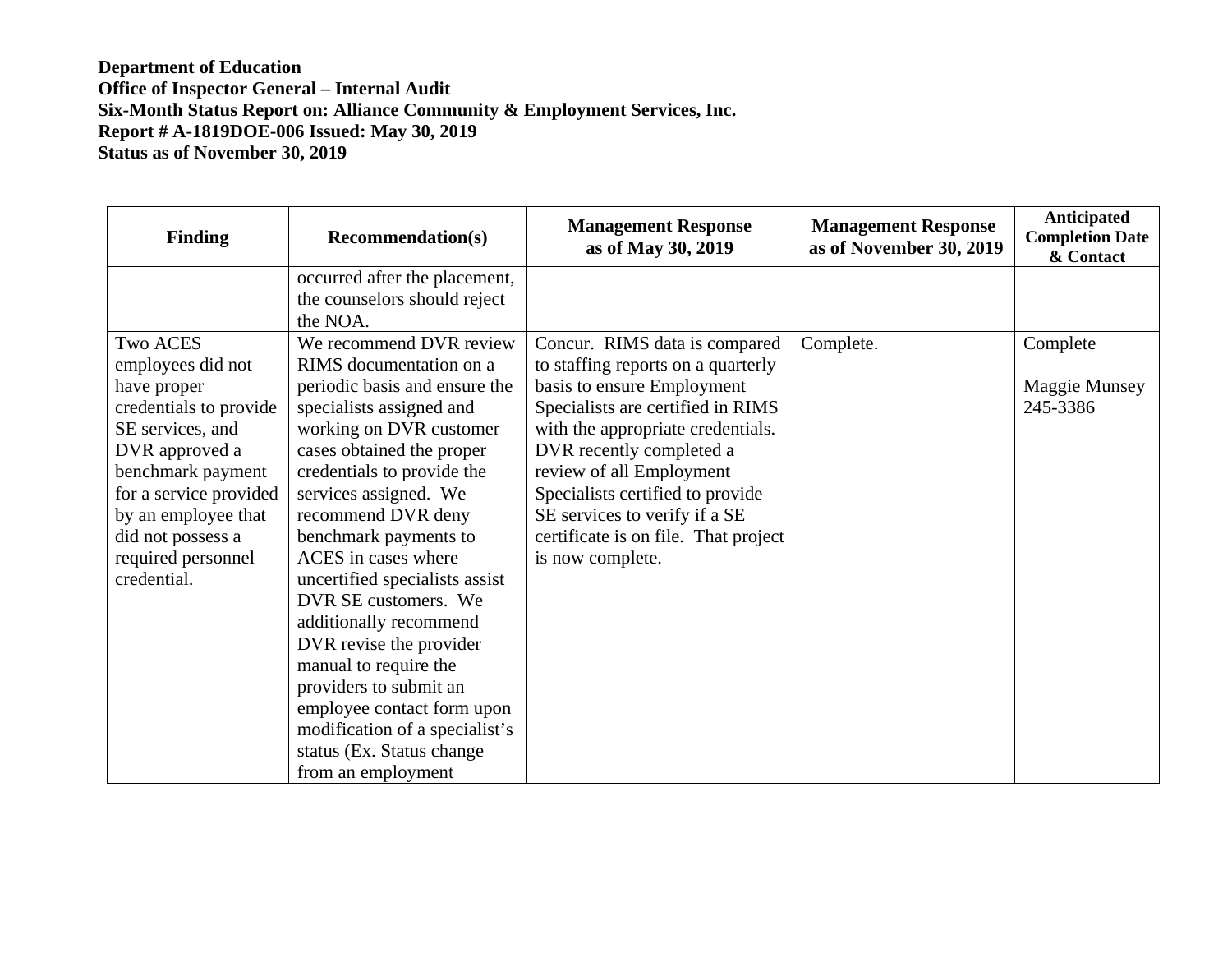| <b>Finding</b>                                                                                                                            | <b>Recommendation(s)</b>                                                                                                                                                                                                                                                                                       | <b>Management Response</b><br>as of May 30, 2019                                                                                                                                                                                            | <b>Management Response</b><br>as of November 30, 2019                                                                                                                                                                                                   | Anticipated<br><b>Completion Date</b><br>& Contact |
|-------------------------------------------------------------------------------------------------------------------------------------------|----------------------------------------------------------------------------------------------------------------------------------------------------------------------------------------------------------------------------------------------------------------------------------------------------------------|---------------------------------------------------------------------------------------------------------------------------------------------------------------------------------------------------------------------------------------------|---------------------------------------------------------------------------------------------------------------------------------------------------------------------------------------------------------------------------------------------------------|----------------------------------------------------|
| ACES did not obtain<br>approval prior to<br>hiring customers at<br>ACES, and DVR paid<br>for benchmarks<br>achieved prior to<br>approval. | specialist to a supported<br>employment specialist).<br>We recommend DVR reject<br>NOAs and invoices for<br>benchmarks met prior to<br>receiving written approval in<br>cases where the customer is<br>hired in a position in which<br>the provider has an<br>ownership interest. We<br>additionally recommend | Concur. The Provider Manager<br>will begin verifying signature<br>dates on placement prior<br>approval forms.<br>BVCS will also work with BFS<br>to establish timeframes for<br>counselors. Once established,<br>leadership will share this | The Provider Manager<br>responsible for processing<br>invoices is rejecting any<br>invoice where the prior<br>approval form is not signed<br>prior to the Customer<br>being placed in a position<br>in which the provider has<br>an ownership interest. | Complete<br>Maggie Munsey<br>245-3386              |
|                                                                                                                                           | DVR add timeframes in<br>which the DVR counselors<br>must approve or deny prior<br>approval requests to the next<br>iteration of the Provider<br>Manual.                                                                                                                                                       | expectation with counseling staff<br>and included in appropriate<br>training and technical assistance<br>documents.                                                                                                                         | A notification was sent out<br>via the Division's October<br>2 <sup>nd</sup> What's Up<br><b>Wednesday</b> reminding<br>staff prior approval is<br>required for any OJT<br>occurring at the Provider's<br>place of business.                            |                                                    |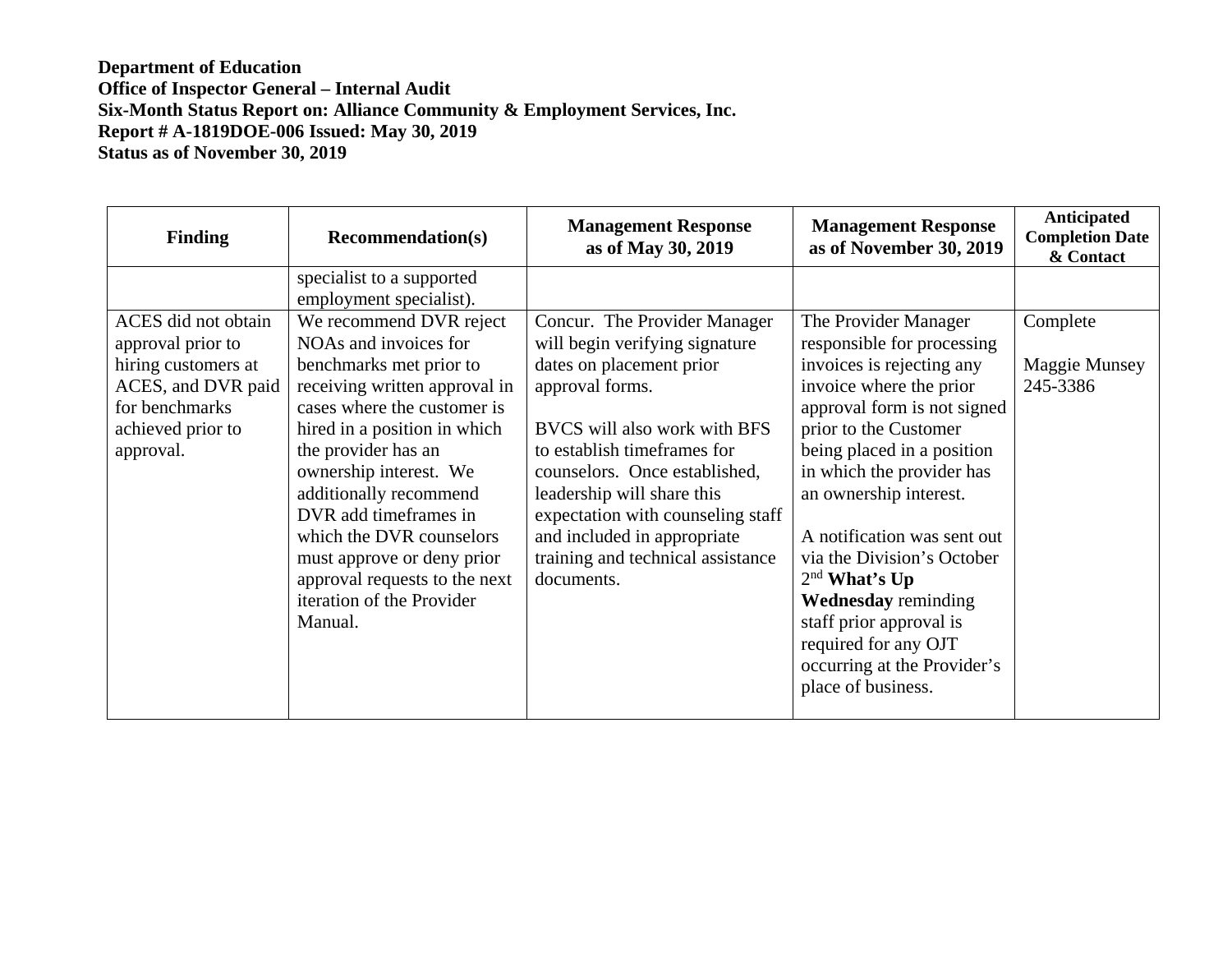**Department of Education Office of Inspector General – Internal Audit Six-Month Status Report on: ACES Report # A-1819DOE-006 Issued: May 30, 2019 Status as of November 30, 2019** 

| Finding                                                | <b>Recommendation(s)</b>                                                                                                                                                                                                                                                                                                                       | <b>Management Response</b><br>as of May 23, 2019                                                                                                                                                                                                                                                                                                                                                                                                                                                                                                                                                                                                            | <b>Management Response</b><br>as of November 30, 2019                                                                                                                                                                                                                                                                                      | Anticipated<br>Completion<br>Date & Contact                                                                                                               |
|--------------------------------------------------------|------------------------------------------------------------------------------------------------------------------------------------------------------------------------------------------------------------------------------------------------------------------------------------------------------------------------------------------------|-------------------------------------------------------------------------------------------------------------------------------------------------------------------------------------------------------------------------------------------------------------------------------------------------------------------------------------------------------------------------------------------------------------------------------------------------------------------------------------------------------------------------------------------------------------------------------------------------------------------------------------------------------------|--------------------------------------------------------------------------------------------------------------------------------------------------------------------------------------------------------------------------------------------------------------------------------------------------------------------------------------------|-----------------------------------------------------------------------------------------------------------------------------------------------------------|
| ACES did not make<br>timely contact with<br>customers. | We recommend ACES begin<br>regular contact with the<br>customers within two weeks<br>of referral acceptance in<br>accordance with contract<br>terms and document the<br>contact with the customers in<br>the MPRs. If ACES is<br>unable to contact the<br>customers, they should<br>notify the VRC in writing to<br>document contact attempts. | Management will meet with<br>employment specialists regularly made the effort to reach out<br>to inform them that contact has to<br>be made two weeks prior to receiving the referral and if<br>receiving a referral. Management we unable to reach to<br>will follow up to make sure that customers, we follow up<br>contact is made with clients when with an email to DVR<br>a referral is received in the REBA counselor asking for<br>system. Management will notify<br>the employment specialist if they<br>are having a hard time reaching counselor is unable to<br>client to email the VR<br>the<br>counselor and copy management<br>on the email. | Aces ES specialists have<br>to VR customers within two<br>alternative means of contact<br>to reach customer. If the VR<br>provide us with alternative<br>contact phone number, Aces<br>employment specialist also<br>makes the effort by going to<br>the client's home to try to<br>make contact to schedule<br>intake with the customers. | Aces<br>Implemented<br>new policy of<br>making sure<br>we meet make<br>contact with<br><b>DVR</b><br>customers<br>within 2 weeks<br>since June 1,<br>2019 |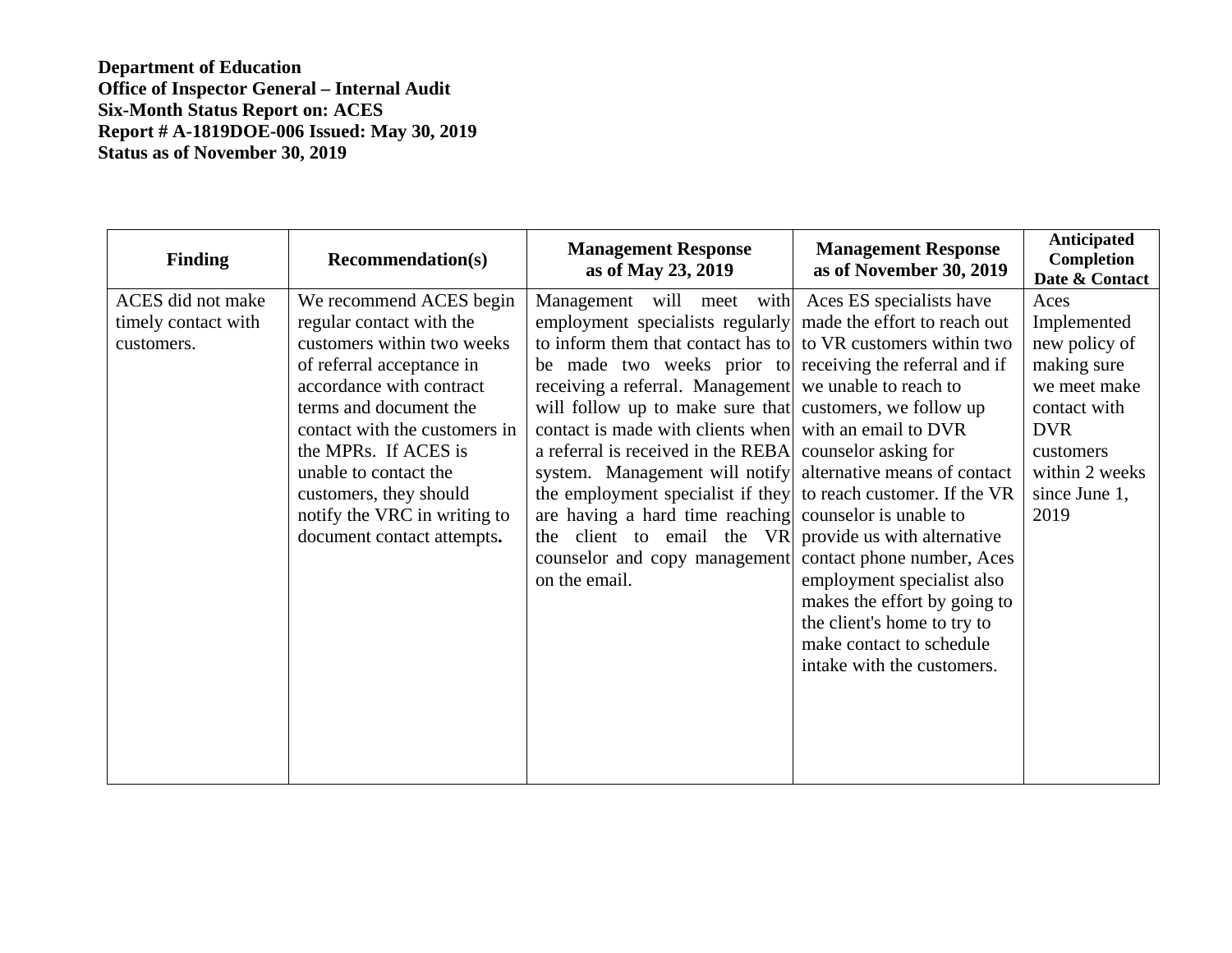**Department of Education Office of Inspector General – Internal Audit Six-Month Status Report on: ACES Report # A-1819DOE-006 Issued: May 30, 2019 Status as of November 30, 2019** 

| <b>ACES</b> placed<br>customers in jobs that<br>did not match the<br>customer's IPE goal,<br>and DVR paid for the<br>placement<br>benchmarks.                                                               | We recommend that ACES<br>obtain placement for<br>customers that matches the<br>current IPE goal, as<br>developed by the customer<br>and VR Counselor. Should<br>the customer have a desire to<br>revisit and amend an IPE,<br>any amendment should<br>precede actual job<br>placement. | Management will inform the<br>employment specialist at the<br>initial meeting with the client, if<br>the client suggests another<br>employment goal, to notify the<br>VR Counselor right away that<br>the client has requested a<br>different IPE goal before the<br>client accepts employment under<br>a different IPE goal. | Since June 1, 2019 when<br>ACES ES specialist are<br>conducting new customer<br>intake, we ask the<br>customers if there is any<br>other alternate employment<br>goal that there are<br>interested, and if they<br>mention an alternative<br>employment goal other than<br>the assigned IEP goal, ES<br>informs the consumer to<br>notify their DVR counselor<br>after the intake is<br>completed. | Unknown |
|-------------------------------------------------------------------------------------------------------------------------------------------------------------------------------------------------------------|-----------------------------------------------------------------------------------------------------------------------------------------------------------------------------------------------------------------------------------------------------------------------------------------|-------------------------------------------------------------------------------------------------------------------------------------------------------------------------------------------------------------------------------------------------------------------------------------------------------------------------------|----------------------------------------------------------------------------------------------------------------------------------------------------------------------------------------------------------------------------------------------------------------------------------------------------------------------------------------------------------------------------------------------------|---------|
| <b>Two ACES</b><br>employees did not<br>have proper<br>credentials to provide<br>SE services, and<br>DVR did not ensure<br>required personnel<br>credentials were<br>obtained prior to<br>invoice approval. | We recommend ACES<br>provide accurate quarterly<br>staff reports to DVR in<br>accordance with the Provider<br>Manual and ensure all<br>employees obtain SE<br>certification prior to<br>assignment to DVR SE<br>customers.                                                              | Management will be careful<br>when assigning supported<br>employment clients to ES's that<br>are not qualified to provide<br>supported employment services<br>under the requirement of the                                                                                                                                    | Since June 1, 2019 all<br>supported employment<br>consumers are assigned to<br>ES specialists that have<br>been approved by DVR and<br>have completed the Agency<br>for Persons with Disabilities<br>(APD)"best practice<br>supported employment<br>course" to assist DVR                                                                                                                          | Unknown |